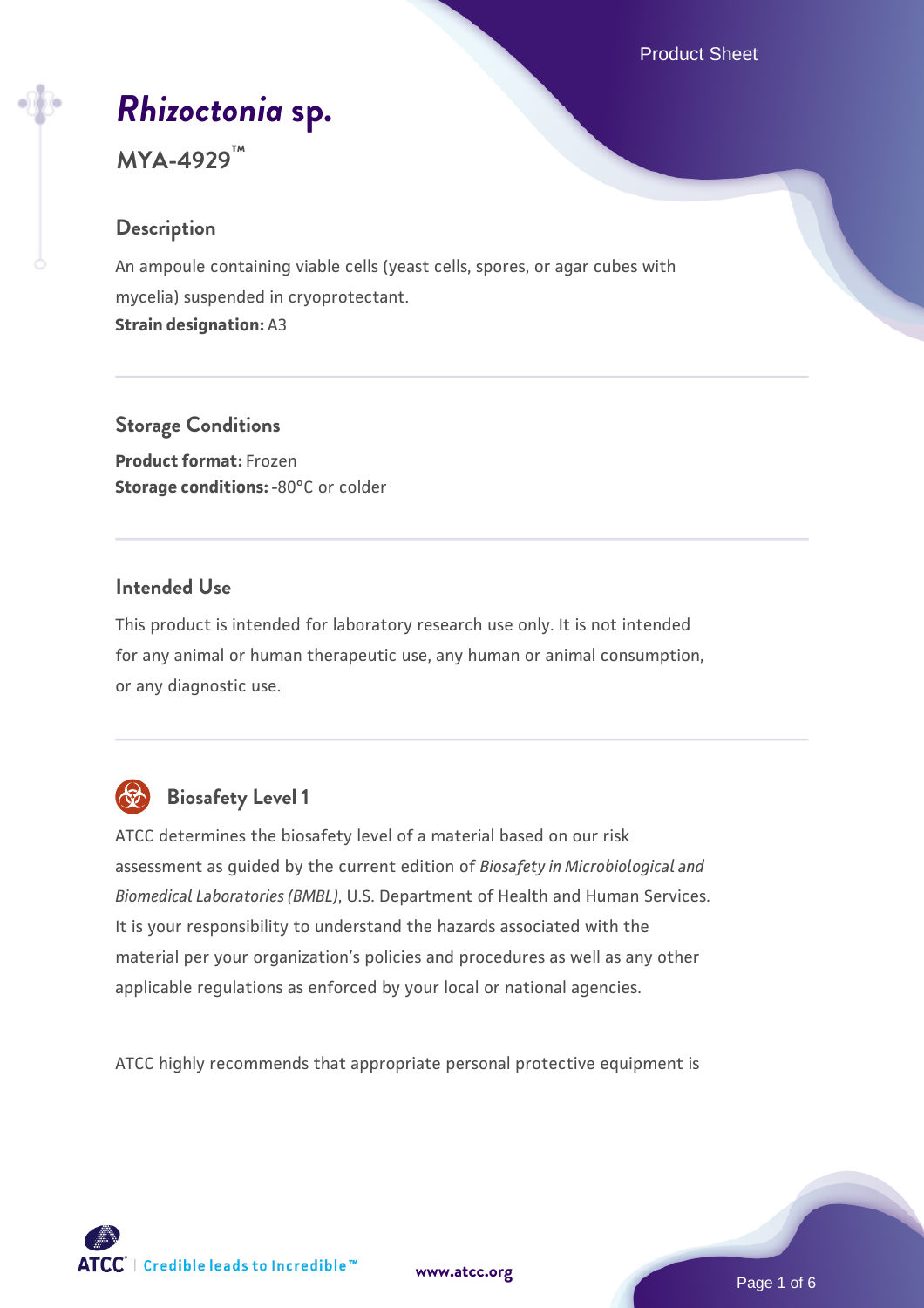always used when handling vials. For cultures that require storage in liquid nitrogen, it is important to note that some vials may leak when submersed in liquid nitrogen and will slowly fill with liquid nitrogen. Upon thawing, the conversion of the liquid nitrogen back to its gas phase may result in the vial exploding or blowing off its cap with dangerous force creating flying debris. Unless necessary, ATCC recommends that these cultures be stored in the vapor phase of liquid nitrogen rather than submersed in liquid nitrogen.

# **Certificate of Analysis**

For batch-specific test results, refer to the applicable certificate of analysis that can be found at www.atcc.org.

## **Growth Conditions**

**Medium:**  [ATCC Medium 324: Malt extract agar](https://www.atcc.org/-/media/product-assets/documents/microbial-media-formulations/3/2/4/atcc-medium-324.pdf?rev=5a8b3f6dcb23452d9462ec38b36f0bb6) [ATCC Medium 336: Potato dextrose agar \(PDA\)](https://www.atcc.org/-/media/product-assets/documents/microbial-media-formulations/3/3/6/atcc-medium-336.pdf?rev=d9160ad44d934cd8b65175461abbf3b9) **Temperature:** 20-25°C **Atmosphere:** Aerobic

# **Handling Procedures**

**Frozen ampoules** packed in dry ice should either be thawed immediately or stored in liquid nitrogen. If liquid nitrogen storage facilities are not available, frozen ampoules may be stored at or below -70°C for approximately one week. **Do not under any circumstance store frozen ampoules at refrigerator freezer temperatures (generally -20°C).** Storage of frozen material at this temperature will result in the death of the culture.

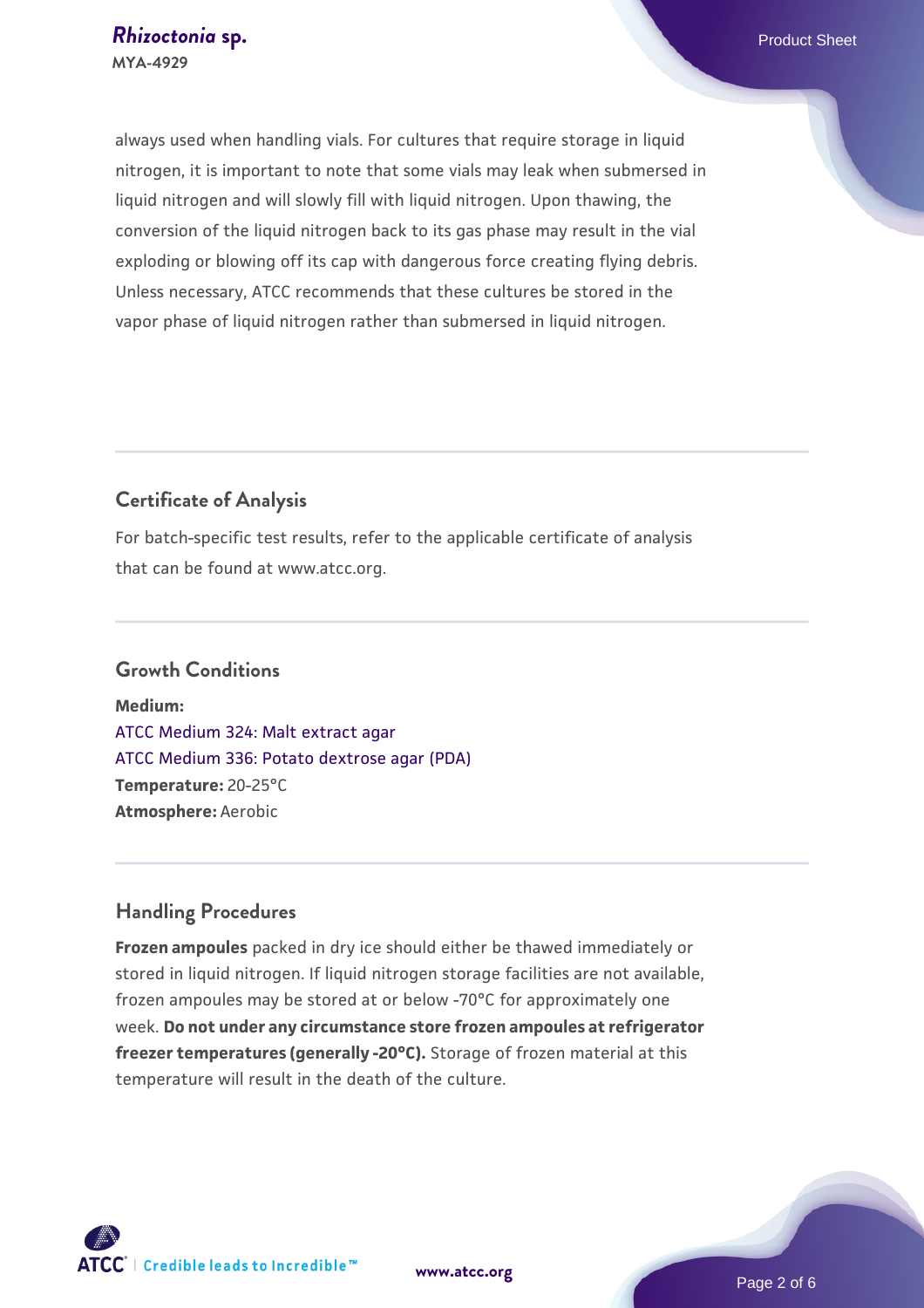- 1. To thaw a frozen ampoule, place in a **25°C to 30°C** water bath, until just thawed (**approximately 5 minutes**). Immerse the ampoule just sufficient to cover the frozen material. Do not agitate the ampoule.
- 2. Immediately after thawing, wipe down ampoule with 70% ethanol and aseptically transfer at least 50 µL (or 2-3 agar cubes) of the content onto a plate or broth with medium recommended.
- 3. Incubate the inoculum/strain at the temperature and conditions recommended.
- 4. Inspect for growth of the inoculum/strain regularly. The sign of viability is noticeable typically after 5-6 days of incubation. However, the time necessary for significant growth will vary from strain to strain.

**Morphology:** On PDA medium at 25°C after 6 days, mycelium white, yellow, and reddish brown in concentric rings, velvety to cottony, dense. Reverse bright yellow. Hyphae some hyaline and some dematiacous, guttulate.

#### **Notes**

Endophytic fungus demonstrated in vitro synthesis of silver nanoparticle when subjected to silver nitrate and silver sulfate. Additional, updated information on this product may be available on the ATCC web site at www.atcc.org.

# **Material Citation**

If use of this material results in a scientific publication, please cite the material in the following manner: *Rhizoctonia* sp. (ATCC MYA-4929)

# **References**

References and other information relating to this material are available at www.atcc.org.

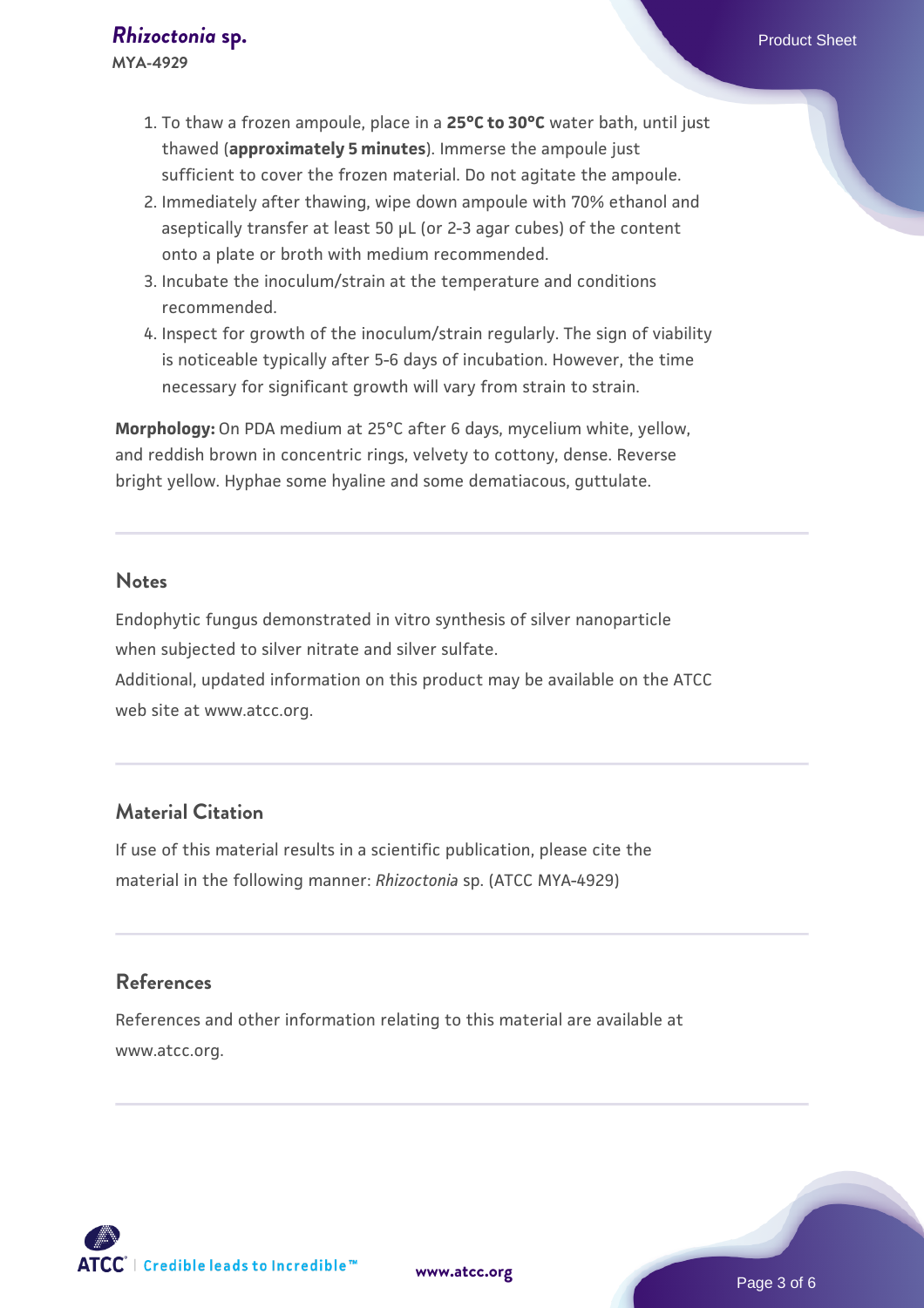**MYA-4929**

# **Warranty**

The product is provided 'AS IS' and the viability of ATCC® products is warranted for 30 days from the date of shipment, provided that the customer has stored and handled the product according to the information included on the product information sheet, website, and Certificate of Analysis. For living cultures, ATCC lists the media formulation and reagents that have been found to be effective for the product. While other unspecified media and reagents may also produce satisfactory results, a change in the ATCC and/or depositor-recommended protocols may affect the recovery, growth, and/or function of the product. If an alternative medium formulation or reagent is used, the ATCC warranty for viability is no longer valid. Except as expressly set forth herein, no other warranties of any kind are provided, express or implied, including, but not limited to, any implied warranties of merchantability, fitness for a particular purpose, manufacture according to cGMP standards, typicality, safety, accuracy, and/or noninfringement.

## **Disclaimers**

This product is intended for laboratory research use only. It is not intended for any animal or human therapeutic use, any human or animal consumption, or any diagnostic use. Any proposed commercial use is prohibited without a license from ATCC.

While ATCC uses reasonable efforts to include accurate and up-to-date information on this product sheet, ATCC makes no warranties or representations as to its accuracy. Citations from scientific literature and patents are provided for informational purposes only. ATCC does not warrant that such information has been confirmed to be accurate or complete and the customer bears the sole responsibility of confirming the accuracy and completeness of any such information.

This product is sent on the condition that the customer is responsible for and assumes all risk and responsibility in connection with the receipt, handling,



**[www.atcc.org](http://www.atcc.org)**

Page 4 of 6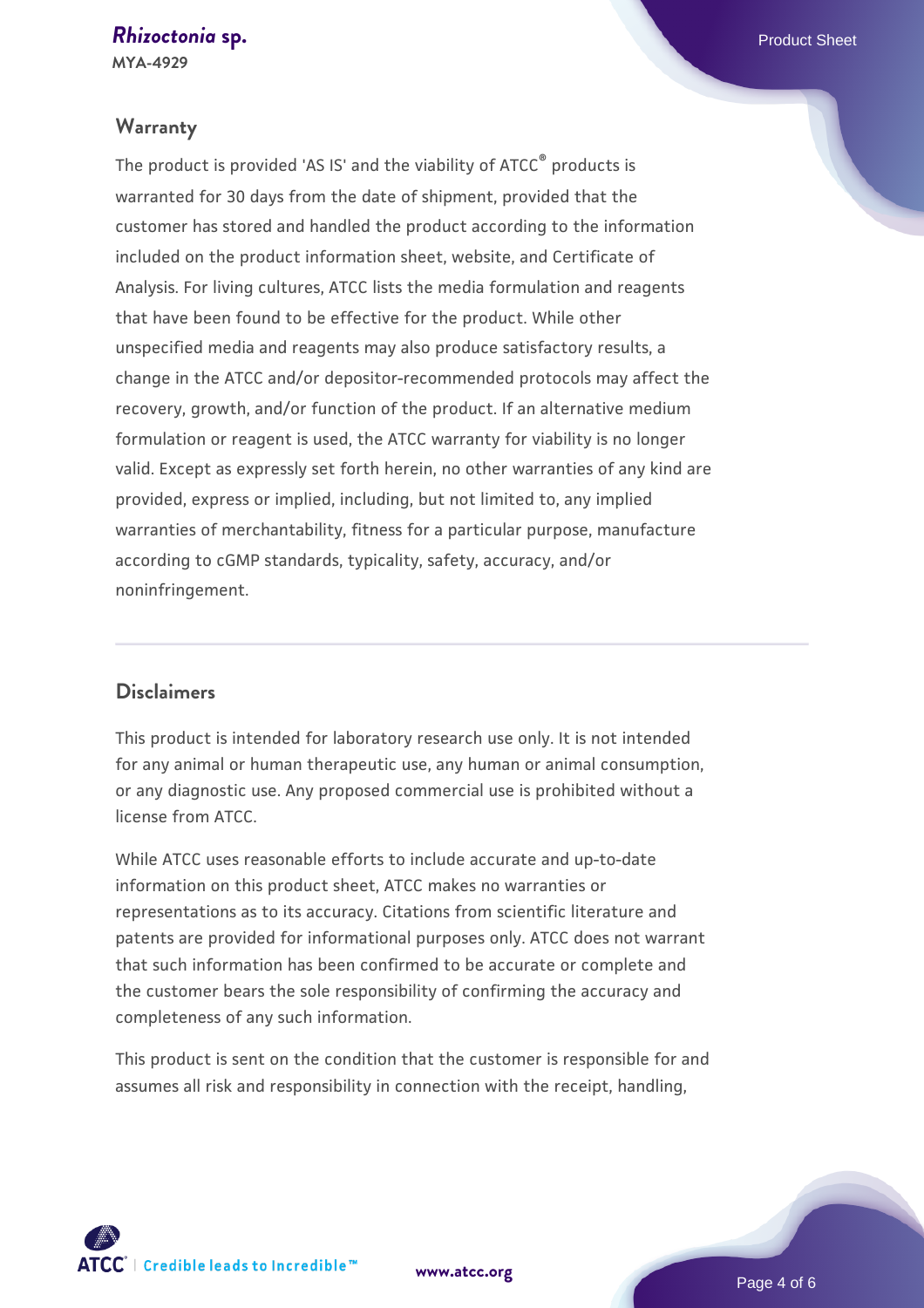storage, disposal, and use of the ATCC product including without limitation taking all appropriate safety and handling precautions to minimize health or environmental risk. As a condition of receiving the material, the customer agrees that any activity undertaken with the ATCC product and any progeny or modifications will be conducted in compliance with all applicable laws, regulations, and guidelines. This product is provided 'AS IS' with no representations or warranties whatsoever except as expressly set forth herein and in no event shall ATCC, its parents, subsidiaries, directors, officers, agents, employees, assigns, successors, and affiliates be liable for indirect, special, incidental, or consequential damages of any kind in connection with or arising out of the customer's use of the product. While reasonable effort is made to ensure authenticity and reliability of materials on deposit, ATCC is not liable for damages arising from the misidentification or misrepresentation of such materials.

Please see the material transfer agreement (MTA) for further details regarding the use of this product. The MTA is available at www.atcc.org.

# **Copyright and Trademark Information**

© ATCC 2021. All rights reserved.

ATCC is a registered trademark of the American Type Culture Collection.

# **Revision**

This information on this document was last updated on 2021-05-20

# **Contact Information**

ATCC 10801 University Boulevard Manassas, VA 20110-2209 USA